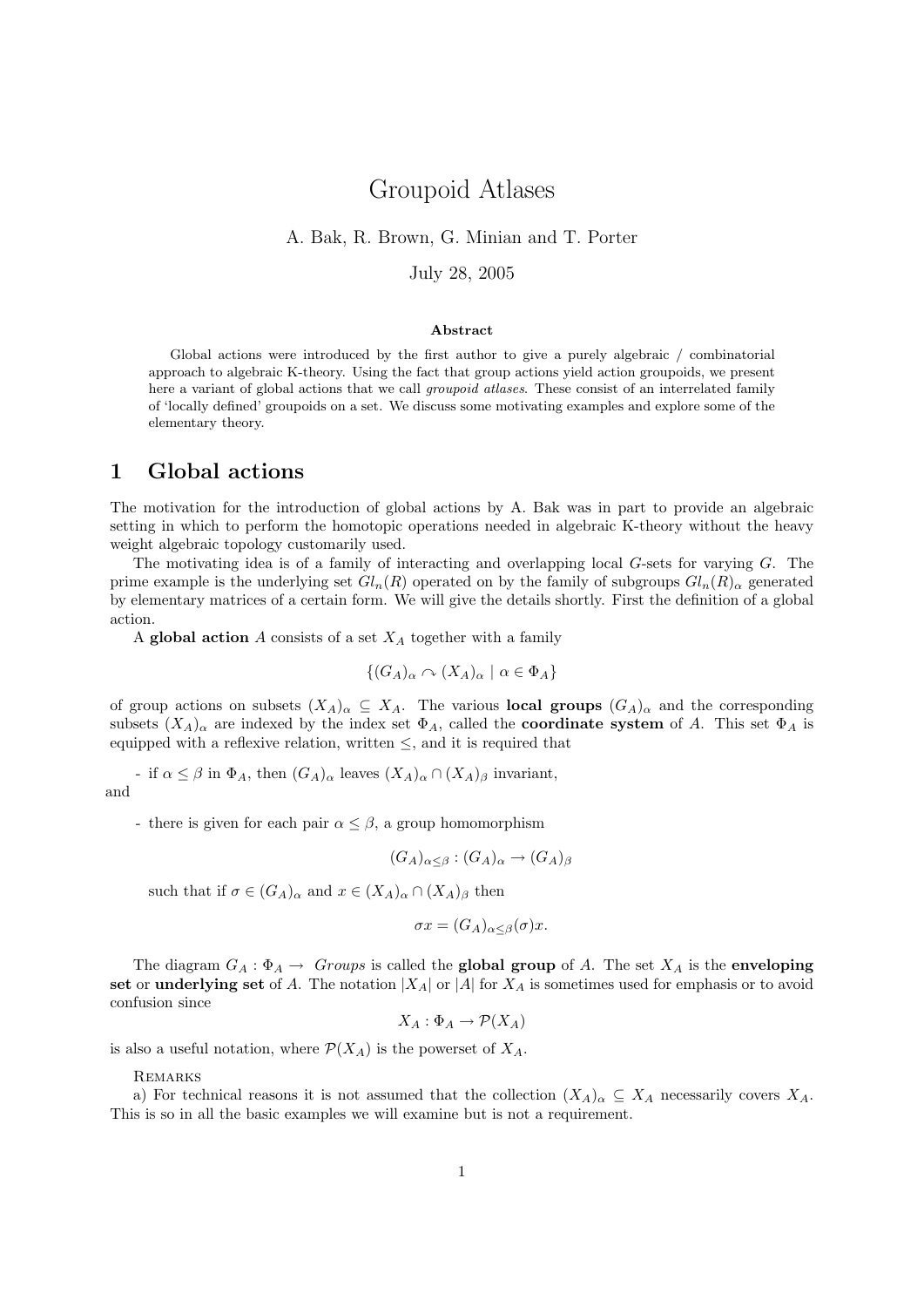b) The relation  $\leq$  is not assumed to be transitive on  $\Phi_A$ , so really  $G_A$  is not a functor, however the difference is minor as, if  $F(\Phi_A)$  denotes the free category on the graph of  $(\Phi_A, \leq)$ , then  $G_A$  extends to a functor  $G_A : F(\Phi_A) \to Groups$ . We will usually refer, as here, to  $G_A$  as a diagram of groups and will sometimes use 'natural transformation' to mean a generalised natural transformation defined on the generating graphs, that yields an actual natural transformation on the corresponding extensions.

The simplest global actions come with just a single domain.

A global action A is said to be **single domain** if for each  $\alpha \in \Phi_A$ ,  $(X_A)_{\alpha} = |A|$ . **EXAMPLE** 

Let G be a group,  $\mathcal{H} = \{H_i : i \in \Phi\}$  a family of subgroups of G. For the moment  $\Phi$  is just a set (that is :  $\alpha \leq \beta$  in  $\Phi$  if and only if  $\alpha = \beta$ ). Define  $A = A(G, \mathcal{H})$  to be the global action with

$$
X = |X_A| = |G|
$$
, the underlying set of  $G$   
\n
$$
\Phi_A = \Phi
$$
  
\n
$$
(X_A)_{\alpha} = X_A \text{ for all } \alpha \in \Phi
$$
  
\n
$$
H_i \curvearrowright X \text{ by left multiplication}
$$

(so the local orbits of the  $H_i$ -action are the left cosets of  $H_i$ ).

**WARNING** 

Later on we will need to refine this construction, taking  $\Phi_A$  to be the family of finite non-empty subsets of  $\Phi$  ordered by opposite inclusion and with if  $\alpha \in \Phi_A$ ,  $(G_A)_{\alpha} = \bigcap_{i \in \alpha} H_i$ .

We will later look in some detail at certain specific such single domain global actions. The following prime motivating example is similar to these, but the indexing set/coordinate system is slightly more complex.

The General Linear Global Action  $Gl_n(R)$ 

 $R$  will be an associative ring with identity and  $n$  a positive integer.

Let  $\Delta = \{(i, j) \mid i \neq j, 1 \leq i, j \leq n\}$  be the set of non-diagonal positions in a  $n \times n$  array. Call a subset  $\alpha \subseteq \Delta$  closed if

 $(i, j) \in \alpha$  and  $(j, k) \in \alpha$  implies  $(i, k) \in \alpha$ 

Note if  $(i, j) \in \alpha$  and  $\alpha$  is closed then  $(j, i) \notin \alpha$ .

Let  $\Phi = {\alpha \subseteq \Delta : \alpha \text{ is closed}}$ . We put a reflexive relation  $\leq$  on  $\Phi$  by  $\alpha \leq \beta$  if  $\alpha \subseteq \beta$ .

Now suppose  $(i, j) \in \Delta$  and  $r \in R$ . The elementary matrix  $\epsilon_{ij}(r)$  is the matrix obtained from the identity  $n \times n$  matrix by putting the element r in position  $(i, j)$ ,

i.e. 
$$
\epsilon_{ij}(r)_{k,l} = \begin{cases} 1 & \text{if } k = l \\ r & \text{if } (k,l) = (i,j) \\ 0 & \text{otherwise} \end{cases}
$$

Let  $Gl_n(R)_{\alpha}$ , for  $\alpha \in \Phi$ , denote the subgroup of  $Gl_n(R)$  generated by

$$
\{\epsilon_{ij}(r) \mid (i,j) \in \alpha, r \in R\}.
$$

It is easy to see that  $(a_{kl}) \in Gl_n(R)_{\alpha}$  if and only if

$$
a_{k,l} = \begin{cases} 1 & \text{if } k = l \\ \text{arbitrary} & \text{if } (i,j) \in \alpha \\ 0 & \text{if } (i,j) \in \Delta \backslash \alpha. \end{cases}
$$

For  $\alpha \leq \beta$  there is an inclusion of  $Gl_n(R)_{\alpha}$  into  $Gl_n(R)_{\beta}$ . This will give the homomorphism

$$
Gl_n(R)_{\alpha \leq \beta}: Gl_n(R)_{\alpha} \to Gl_n(R)_{\beta}.
$$

Let  $Gl_n(R)_{\alpha}$  act by left multiplication on  $Gl_n(R)$ .

This completes the description of the single domain global action  $\mathbf{Gl}_n(R)$ . Later we will see how to define the homotopy groups of a global action. The  $(i-1)$ <sup>th</sup>-homotopy group of  $Gl_n(R)$  is the algebraic K-theory group  $K_i(n, R)$  and the usual algebraic K-group,  $K_i(R)$  is the direct limit of  $K_i(n, R)$ s by the obvious maps induced from the inclusions  $\mathbf{Gl}_n(R) \to \mathbf{Gl}_{n+1}(R)$ .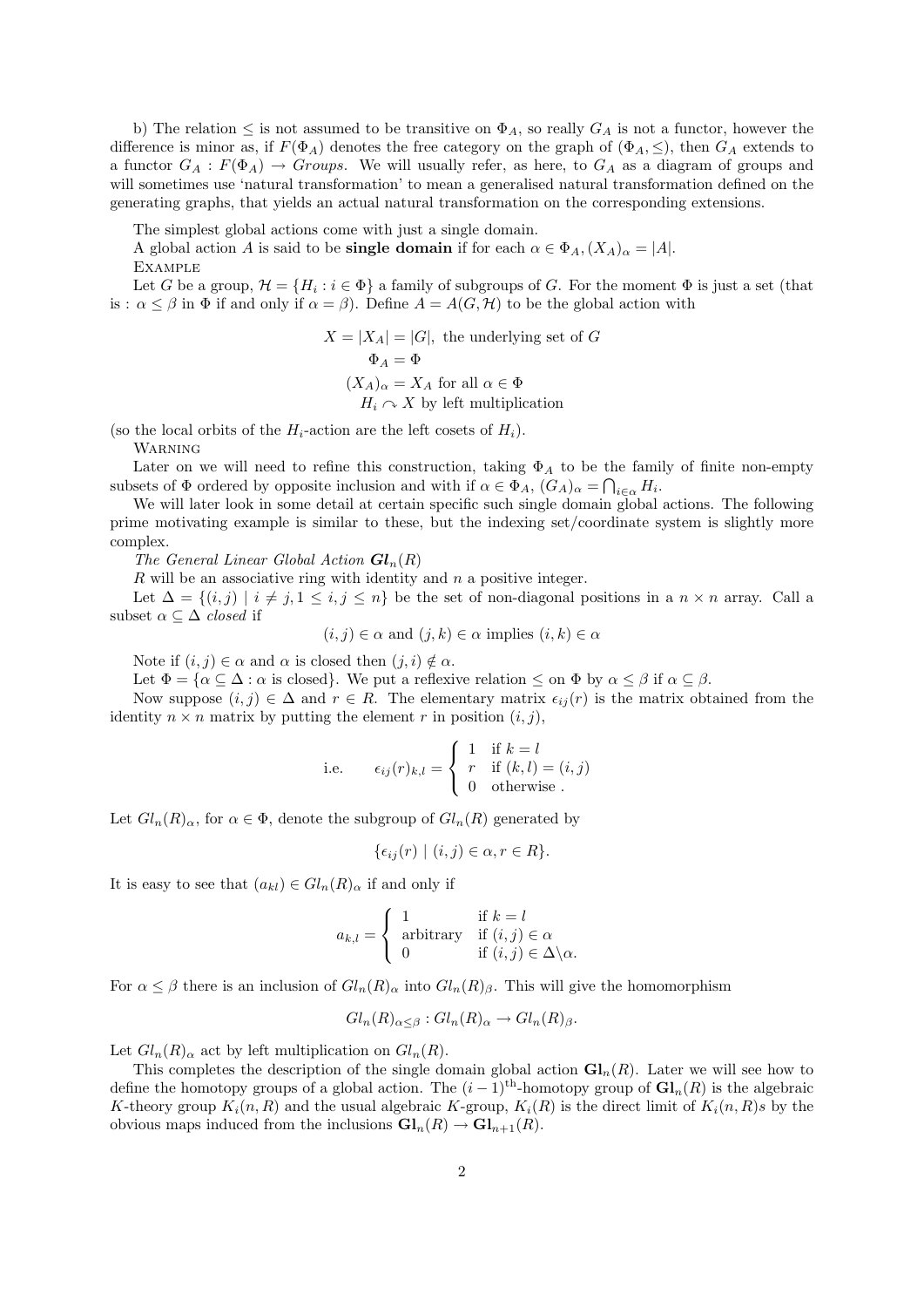The way that a global action extends local information to become global information can be observed from the simplest cases of the  $A(G, H)$ .

If  $H$  has just a single group H in it, then the global action is just the collection of orbits, i.e. right cosets. There is no interaction between them.

If  $\mathcal{H} = \{H_1, H_2\}$ , then any  $H_1$ -orbit intersects with any  $H_2$ -orbit, so now orbits do interact. How they interact can be very influential on the homotopy properties of the situation. As an example consider the symmetric group

$$
S_3 \equiv \langle a, b \mid a^3 = b^2 = (ab)^2 = 1 \rangle,
$$

with a denoting the 3-cycle (1 2 3) and b the transposition (1 2). Take  $H_1 = \langle a \rangle = \{1, (1 \ 2 \ 3), (1 \ 3 \ 2)\}\$ yielding two orbits for its left action on  $S_3$ ,  $H_1$  and  $H_1b$ . Similarly take  $H_2 = \langle b \rangle$  giving local orbits  $H_2, H_2a, H_2a^2$ . Any  $H_1$ -orbit intersects with any  $H_2$ -orbit, but of course they do not overlap themselves. This gives an intersection diagram:



This graph makes it clear that, even in such a simple case, it is possible to find loops and circuits within the global action, following an element through a local orbit and then, within an intersection, crossing to the next orbit, eventually getting back to the starting position.

The element  $1 \in H_2$  multiplying again on the left by  $b \in H_2$  ends up in  $H_2 \cap H_1b$ , multiplied on the left by  $a \in H_1$  yields  $ab \in H_1b \cap H_2a^2$  and so on. The circuit

$$
H_2 \longrightarrow H_1 b \longrightarrow H_2 a^2 \longrightarrow H_1 \longrightarrow H_2
$$
  

$$
I \xrightarrow{b \times} b \xrightarrow{a \times} ab \xrightarrow{b \times} bab \xrightarrow{a \times} abab = 1
$$

relates the structure of the single domain global action with the combinatorial information encoded in the presentation. This will be examined in more detail later.

**MORPHISMS** 

Morphisms between global actions come in various strengths depending on what part of the data is preserved. Preservation of just the local orbit information corresponds to a "morphism", compatibility with the whole of the data then yields a "regular morphism".

First we introduce a subsidiary notion which will be important at several points in the later development.

**DEFINITION** 

Let A be a global action. Let  $x \in (X_A)_\alpha$  be some point in a local set of A.

A local frame at x in  $\alpha$  or  $\alpha$ -frame at x is a sequence  $x = x_0, \dots, x_p$  of points in the local orbit of the  $(G_A)_{\alpha}$ -action on  $(X_A)_{\alpha}$  determined by x. Thus for each  $i, 1 \leq i \leq p$ , there is some  $g_i \in (G_A)_{\alpha}$  with  $g_i x = x_i$ .

Note that in extreme cases, such as a trivial action, all the  $x_i$  may be equal, but if the action is faithful, each  $\alpha$ -frame at x essentially consists of x and a sequence  $g_1, \dots, g_p$  of elements of  $(G_A)_{\alpha}$ . For some of the homotopy theoretic side of the development this may be of use as  $g_1, g_2g_1^{-1}, \cdots$  yields a  $(p-1)$ -simplex in the nerve of the group  $(G_A)_{\alpha}$ .

**DEFINITION** 

If A and B are global actions, a **morphism**  $f : A \to B$  of global actions is a function  $f : |A| \to |B|$ on their underlying sets, which preserves local frames. More precisely:

if  $x_0, \dots, x_p$  is an  $\alpha$ -frame at  $x_0$  for some  $\alpha \in \Phi_A$ , then  $f(x_0), \dots, f(x_p)$  is a  $\beta$ -frame at  $f(x_0)$  for some  $\beta \in \Phi_B$ .

Note that not all  $\alpha$ -frames may lead to the same  $\beta$ , so this notion is **not** saying that the whole of the local orbit of the  $(G_A)_{\alpha}$ -action corresponding to  $x_0$  must end up within a single local orbit, merely that given  $x_0, \dots, x_p$ , there is some  $\beta$  such that  $f(x_0), \dots, f(x_p)$  form a  $\beta$ -frame. This is of course only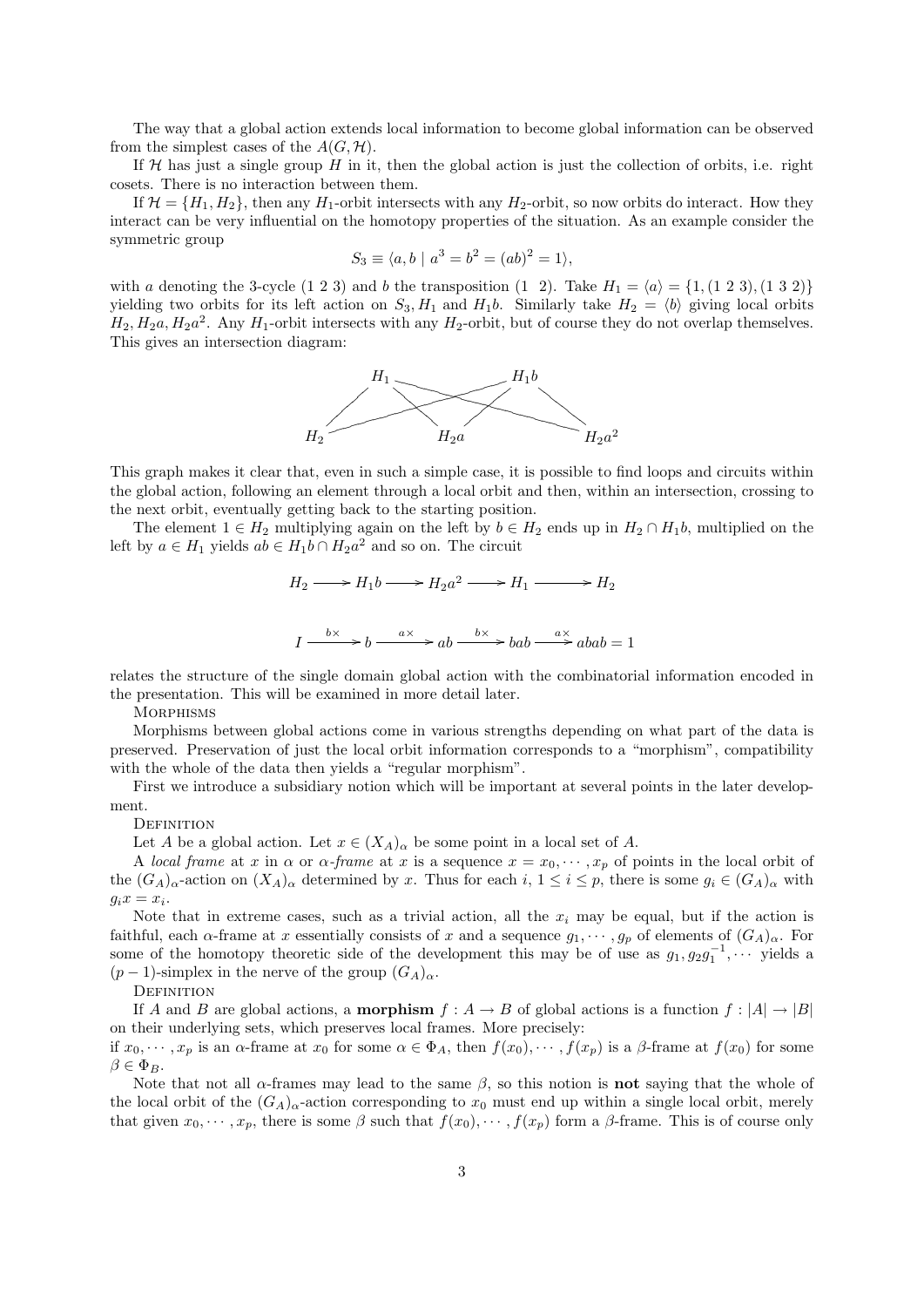significant when there are infinitely many co-ordinates, as larger frames may lead to different "larger"  $\beta$ s.

Intuitively a path in a global action A is a sequence of points  $a_0, \dots, a_n$  in |A| so that each  $a_i, a_{i+1}, i =$  $0, \dots n-1$  is a  $\alpha$ -frame for some (varying)  $\alpha \in \Phi_A$ . This idea can be captured using a morphism from a global action model of a line, and this is done in the initial papers on global actions, [1, 2]. Here we postpone this until the third section as there is a certain technical advantage in considering the line with a groupoid atlas structure and that will be introduced there.

**DEFINITION** 

A regular morphism  $\eta: A \to B$  of global actions is a triple  $(\eta_{\Phi}, \eta_G, \eta_X)$  satisfying the following

 $-\eta_{\Phi} : \Phi_A \to \Phi_B$  is a relation preserving function : if  $\alpha \leq \alpha'$ , then  $\eta_{\Phi}(\alpha) \leq \eta_{\Phi}(\alpha')$ ,  $-\eta_G: G_A \to (G_A)_{\eta_\Phi}$  is a natural transformation of group diagrams over  $\eta_\Phi$ ,

i.e. for each  $\alpha \in \Phi_A$ ,

$$
\eta_G(\alpha) : (G_A)_{\alpha} \to (G_B)_{\eta_{\Phi}(\alpha)}
$$

is a group homomorphism such that if  $\alpha \leq \alpha'$  in  $\Phi_A$ , the diagram

$$
(G_A)_{\alpha} \xrightarrow{\eta_G(\alpha)} (G_B)_{\eta_{\Phi}(\alpha)}
$$
  
\n
$$
(G_A)_{\alpha'} \xrightarrow{\eta_G(\alpha')} (G_B)_{\eta_{\Phi}(\alpha')}
$$

commutes, where the vertical maps are the structure maps of the respective diagrams;

 $- \eta_X : |A| \to |B|$  is a function such that  $\eta_X((X_A)_{\alpha}) \subseteq (X_B)_{\eta_{\Phi}(\alpha)}$  for all  $\alpha \in \Phi_A$ ;

- for each  $\alpha \in \Phi_A$ , the pair

$$
(\eta_G, \eta_X) : (G_A)_{\alpha} \curvearrowright (X_A)_{\alpha} \to (G_B)_{\eta \Phi(\alpha)} \curvearrowright (X_B)_{\eta \Phi(\alpha)}
$$

is a morphism of group actions.

REMARKS:

If  $\eta$  is a regular morphism, it is clear that  $\eta_X$  preserves local frames and so is a morphism in the weaker sense.

Composition of both types of morphism is defined in the obvious way and so one obtains categories of global actions and morphisms and of global actions and regular morphisms.

It is perhaps necessary to underline the meaning of a morphism of group actions: if  $G \curvearrowright X$  and  $H \cap Y$  are group actions of G on X and H on Y, respectively, a morphism from  $G \cap X$  to  $H \cap Y$  is a pair  $(\varphi : G \to H, \psi : X \to Y)$  with  $\varphi$  a homomorphism and  $\psi$  a function such that for  $g \in G, x \in X$ ,

$$
\varphi(g).\psi(x) = \psi(g.x).
$$

We need to note that, if x and x' are in the same orbit of  $G \curvearrowright X$  then  $\psi(x)$  and  $\psi(x')$  are in the same orbit of  $H \curvearrowright Y$ .

## 2 Actions as groupoids and groupoid atlases.

If  $G \cap X$  is a group action then we can construct an action groupoid from it. (By a groupoid we mean a small category in which every arrow is an isomorphism.)

 $\text{Act}(G, X)$  or  $G \ltimes X$  will denote the category with X as its set of objects and  $G \times X$  as its set of arrows. Given an arrow  $(g, x)$ , its source is x and its target g.x. We write  $s(g, x) = x$ ,  $t(g, x) = g.x$  and represent this diagrammatically by

$$
x \xrightarrow{(g,x)} g.x .
$$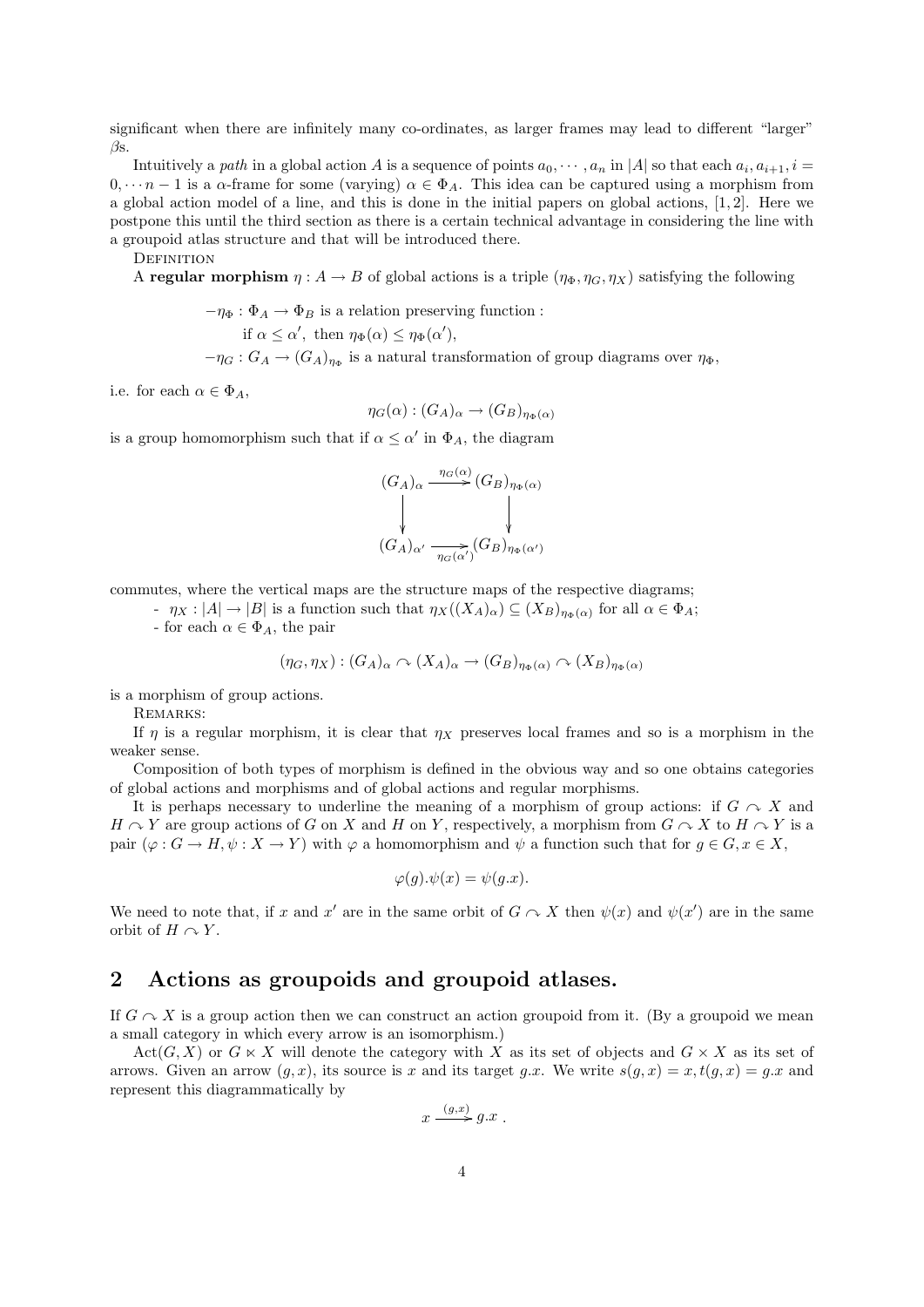The composite of  $(g, x)$  and  $(g', x')$  is defined only if the target of  $(g, x)$  is the source of  $(g', x')$  so  $x' = g.x$ , then

$$
x \xrightarrow{(g,x)} g.x \xrightarrow{(g',gx)} g'gx
$$

gives a composite  $(g'g, x)$ . The identity at x is  $(1, x)$ . The inverse of  $(g, x)$  is  $(g^{-1}, gx)$ , so  $G \ltimes X$  is a groupoid.

Example

Let  $X = \{0, 1\}$ ,  $G = C_2$  with the obvious action on X interchanging 0 and 1. If we write  $C_2 = \{1, c\}$ , we have  $Obj(G \ltimes X) = X = \{0, 1\},\$ 

$$
Arr(G \ltimes X) = \{ (1,0) : 0 \to 0, (1,1) : 1 \to 1, (c,0) : 0 \to 1, (c,1) : 1 \to 0 \}
$$

Thus diagrammatically the groupoid is just

$$
G \ltimes X := \bigcirc \phi \stackrel{(c,0)}{\underbrace{\qquad \qquad}_{(c,1)}} 1 \stackrel{\frown}{\bigcirc}
$$

i.e. it is the groupoid often written as  $\mathcal{I}$ , the unit interval.

Back to the general situation:

Suppose  $(\varphi, \psi) : G \curvearrowright X \to H \curvearrowright Y$  is a morphism of group actions, then define a morphism of groupoids by

$$
\varphi \ltimes \psi : G \ltimes X \rightarrow H \ltimes Y
$$
  
\n
$$
(\varphi \ltimes \psi)(x) = \psi(x)
$$
on objects  
\n
$$
(\varphi \ltimes \psi)(g, x) = (\varphi(g), \psi(x))
$$
on arrows.

We check:

$$
s(\varphi(g), \psi(x)) = \psi(x) = \psi(s(g, x)),
$$
  
\n
$$
t(\varphi(g), \psi(x)) = \varphi(g). \psi(x) = \psi(g, x)
$$
  
\n
$$
= \psi t(g, x).
$$

so  $\varphi \ltimes \psi$  preserves source and target. It also preserves identities and composition as is easily checked.

The "language" of group actions thus translates well into the language of groupoids. The notion of an orbit of a group action becomes a connected component of a groupoid, so what is the analogue of a global action? The translation is not difficult, but the obvious term "global groupoid" does not seem to give the right intuition about the concept, so instead we will use the term "groupoid atlas".

First a bit of notation: if G is a groupoid with object set X and  $X' \subset X$  is a subset of X then  $G|_{X'}$ will denote the groupoid with object set  $X'$  having

$$
G|_{X'}(x,y) = G(x,y),
$$

if  $x, y \in X'$  and with the same composition and identities as G, when this makes sense. This groupoid  $G|_{X'}$  is the full sub-groupoid of G determined by the objects in X' or more simply, the restriction of  $G$  to  $X'$ .

**DEFINITION** 

A groupoid atlas A on a set  $X_A$  consists of a family of groupoids  $(\mathcal{G}_A)_\alpha$  defined with object sets  $(X_A)_{\alpha}$ , which are subsets of  $X_A$ . These **local groupoids** are indexed by an index set  $\Phi_A$ , called the coordinate system of A, which is equipped with a reflexive relation, written  $\leq$ . This data is required to satisfy:

(i) if  $\alpha \leq \beta$  in  $\Phi_A$ , then  $(X_A)_{\alpha} \cap (X_A)_{\beta}$  is a union of components of  $(\mathcal{G}_A)_{\alpha}$ ,

i.e. if  $x \in (X_A)_\alpha \cap (X_A)_\beta$  and  $g \in (\mathcal{G}_A)_\alpha$  is such that  $s(g) = x$ , then  $t(g) \in (X_A)_\alpha \cap (X_A)_\beta$ ; and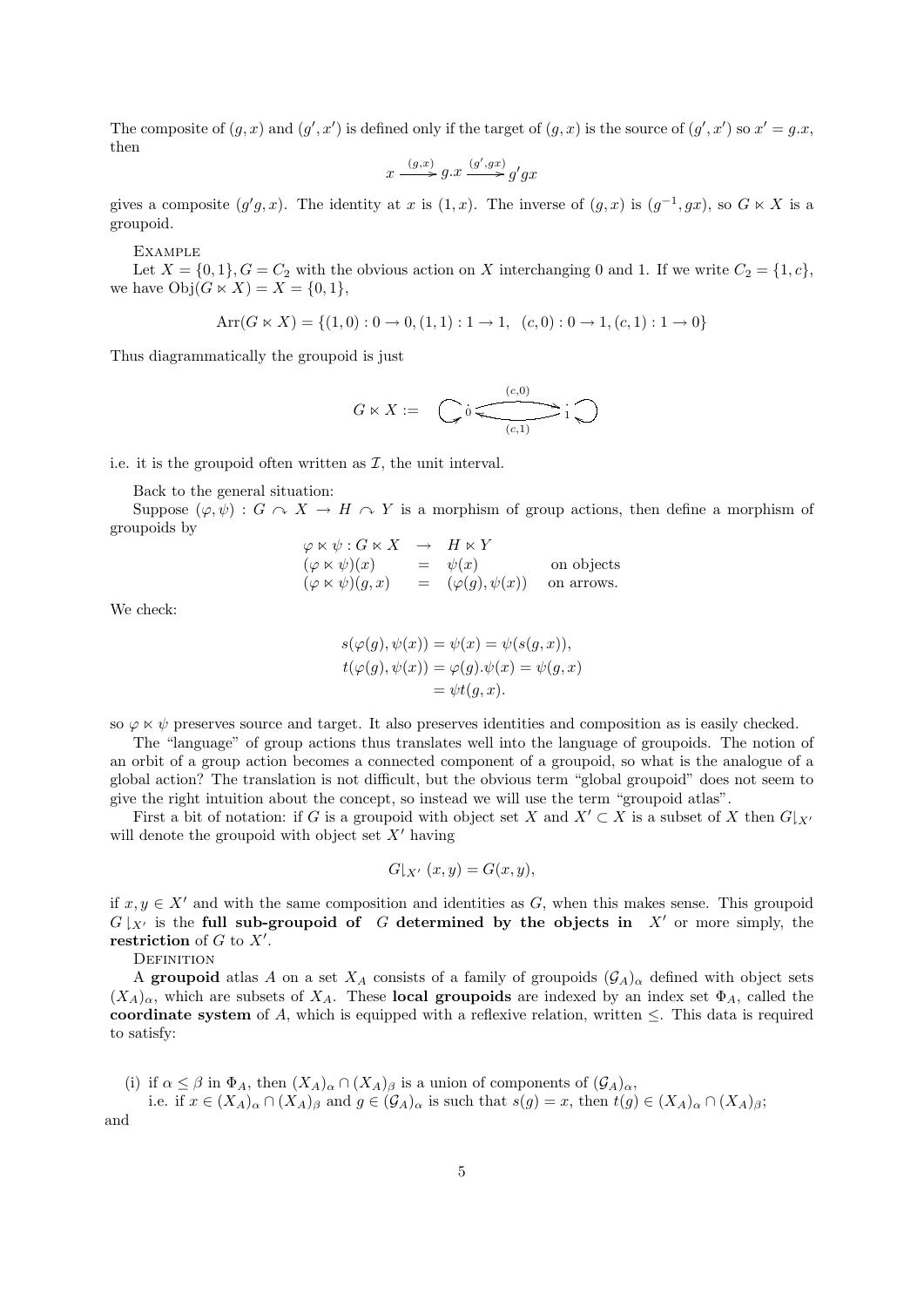(ii) if  $\alpha \leq \beta$  in  $\Phi_A$ , there is given a groupoid morphism

$$
(\mathcal{G}_A)_{\alpha}|_{(X_A)_{\alpha}\cap (X_A)_{\beta}} \longrightarrow (\mathcal{G}_A)_{\beta}|_{(X_A)_{\alpha}\cap (X_A)_{\beta}} ,
$$

which is the identity map on objects.

The notation we will use for this morphism will usually be  $\varphi_\beta^\alpha$  but the more detailed  $(\mathcal{G}_A)_{\alpha\leq\beta}$  may be used where more precision is needed. As before we write |A| for  $X_A$ , the underlying set of A.

A morphism of groupoid atlases comes in several strengths as with the special case of global actions. A local frame in a groupoid atlas, A, is a set  $\{x_0, \dots, x_p\}$  in a connected component of some  $(\mathcal{G}_A)_{\alpha}$ ,

i.e. there is some  $\alpha \in \Phi_A$ ,  $x_0, \dots, x_p \in (X_A)_{\alpha}$  and arrows  $g_i : x_0 \to x_i, i = 1, \dots, p$ .

A function  $f : |A| \to |B|$  supports a weak morphism structure if it preserves local frames. Similar comments apply to those made above about morphisms of global actions.

The stronger form of morphism of groupoid atlases will just be called a (strong) morphism.

A strong morphism  $\eta: A \to B$  of groupoid atlases is a pair  $(\eta_{\Phi}, \eta_g)$  satisfying the following

 $-\eta_{\Phi} : \Phi_A \to \Phi_B$  is a relation preserving function;

 $-\eta_G : \mathcal{G}_A \to (\mathcal{G}_B)_{\eta_{\Phi}}$  is a (generalised) natural transformation of diagrams of groupoids **over** the function  $\eta_{\Phi}$ 

To illustrate the difference between global actions and groupoid atlases, we consider some simple examples.

Example 1

Let  $X = \{0, 1, 2\}$ ,  $G = C_3 = \{1, a, a^2\}$  (and of course  $a^3 = 1$ ), the cyclic group of order 3, acting by  $a.0 = 1, a.1 = 2,$  on X. This gives us  $C_3 \ltimes X$  with 9 arrows. We set  $B = C_3 \ltimes X$  as groupoid or  $C_3 \sim X$ as  $C_3$ -set. We also have the example  $A = C_2 \times \{0, 1\} = \mathcal{I}$  considered earlier.

Both A and B will be considered initially as global actions having  $\Phi_A$  and  $\Phi_B$  a single element.

Any function  $f: \{0,1\} \to \{0,1,2\}$  supports the structure of a morphism of global actions since the only non-trivial frame in A is based on the set  $x_0 = 0$ ,  $x = 1$  and this must get mapped to a frame in B, since any non-empty subset of X is a frame in B. On the other hand, a regular morphism  $\eta : A \to B$ must contain the information on a group homomorphism

$$
\eta_G: C_2 \to C_3
$$

which must, of course, be trivial. Hence the only regular morphism  $\eta$  must map all of A to a single point in B. There are thus 9 morphisms from A to B, but only 3 regular morphisms. The regular morphisms are very rigid.

**REMARK** 

It is not always the case that there are fewer regular morphisms than (general) morphisms. If A is a global action with one point and a group acting on that point and  $B$  is similar with group  $H$ , there is only one general morphism from  $A$  to  $B$ , but the set of regular morphism is 'the same as' the set of group homomorphisms from  $G$  to  $H$ .

EXAMPLE 1 CONTINUED

Now consider A and B as groupoid atlases. The element  $(c, 0) : 0 \rightarrow 1$  in the single groupoid determining A, must be sent to some arrow in B. The inverse of  $(c, 0)$  is  $(c, 1)$ , so as soon as a morphism,  $\eta_G$  is specified on  $(c, 0)$ , it is determined on  $(c, 1)$  since  $\eta_G(c, 1) = (\eta_G(c, 0))^{-1}$ . Thus if we pick an arrow in  $B$ , say,

$$
(a^2,0):0\to 2,
$$

we can define a morphism

#### $\eta_G : A \to B$

by specifying  $\eta_G(c, 0) = (a^2, 0)$ , so  $\eta_G(0) = 0$ ,  $\eta_G(1) = 2$ , etc. In other words the fact that A uses an action by  $C_2$  and B by  $C_3$  does not inhibit the existence of morphisms from A to B. Any morphism of global actions from  $A$  to  $B$  in this case will support the structure of a morphism of the corresponding groupoid atlases, yet the extra structure of a "regularity condition" is supported in this latter setting. Of course the relationship between morphisms of global actions and morphisms of the corresponding groupoid atlases can be expected to be more subtle in general.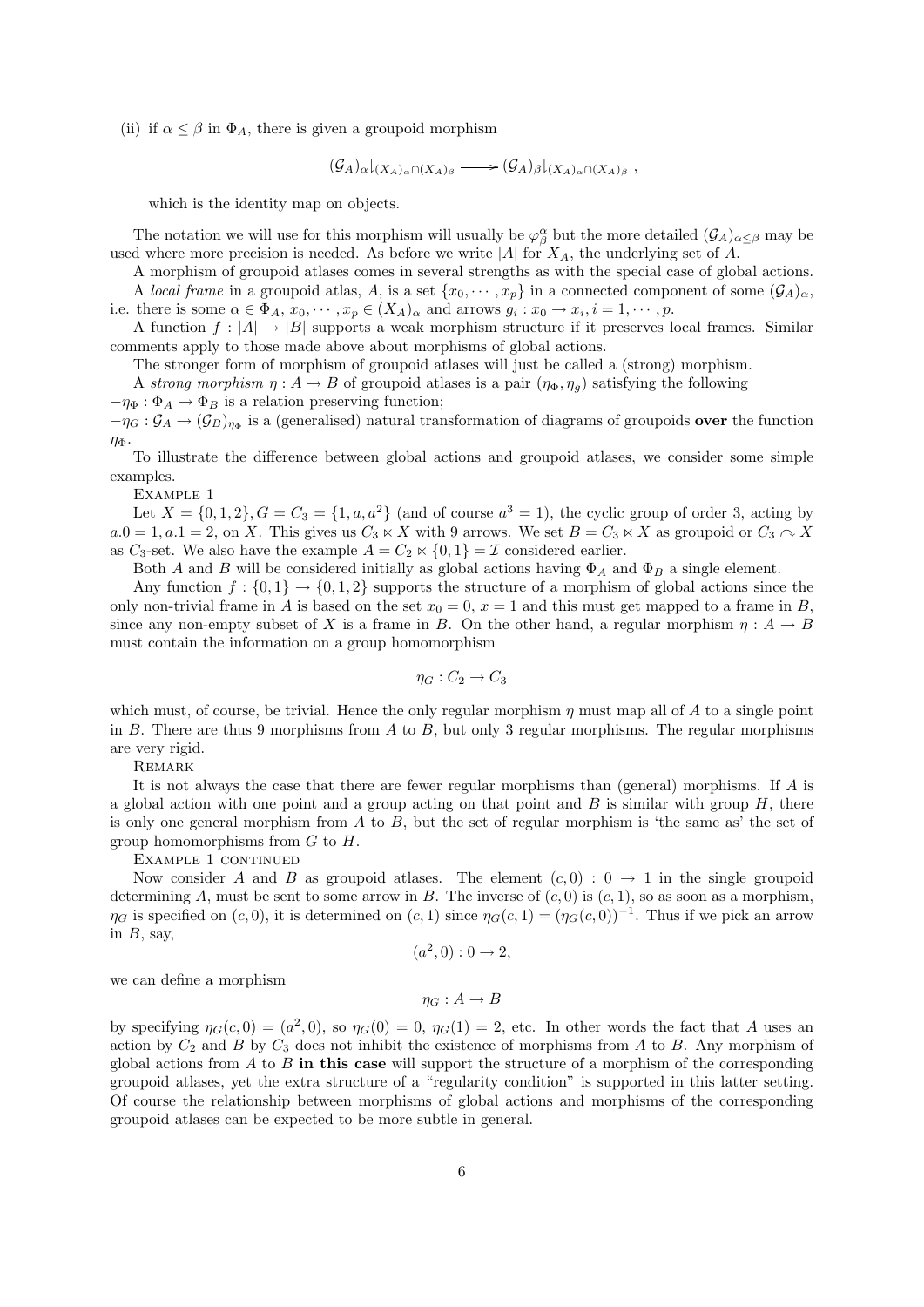PROBLEM/QUESTION 1

If A and B are global actions and  $f : A \to B$  is a morphism, does f support the structure of a morphism of the corresponding groupoid atlases?

In general the answer would seem to be 'no', since, if A is a global action with  $\Phi_A = \{a, b : a \leq b\}$  with both  $X_a$  and  $X_b$  singlepoints, and B is similar but with  $\Phi_A$  discrete, then the general morphism which corresponds to the identity does not support the structure of a (strong) morphism of the corresponding groupoid atlases because of the need for a relation function  $\eta : \Phi_A \to \Phi_B$ . Refining the question therefore, suppose we have a general morphism of global actions together with a relation preserving function between the coordinate systems, which is compatible with the morphism. In that case the question is related to the following question about groupoids:

if we have two groupoids  $A$  and  $B$  and a function  $f$  from the objects of  $A$  to the objects of  $B$  and which sends connected components of  $A$  to connected components of  $B$ , what obstructions are there for there to exist a functor F from A to B such that F restricted to the objects is the given  $f$ ?

Clearly any global action determines a corresponding groupoid atlas as we have used above. As there are morphisms of action groupoids that do not come from regular morphisms of actions, the groupoid morphisms give a new notion of morphism of global actions. Similarly one can ask: are there "useful" groupoid atlases other than those coming from global actions? The answer is most definitely: yes.

Example 2

Let X be a set. It is well known that any equivalence relation  $R$  on  $X$  determines a groupoid with object set  $X$ . We will denote this groupoid by  $R$  as well. It is specified by

$$
R(x, y) = \begin{cases} \{(x, y)\} & \text{if } xRy \\ \emptyset & \text{if } x \text{ is not related to } y. \end{cases}
$$

Now suppose  $R_1, \dots, R_n$  are a family of equivalence relations on X. Then define A to have coordinate system

$$
\Phi_A = \{1, \cdots, n\} \quad \text{with discrete } \le
$$

and  $(G_A)_i = R_i$ . This gives a groupoid atlas that will not in general be one from a global action, at least not in a natural unique way.

Example 3

Let G be a group, X a G-set and R an equivalence relation on X. Let  $\Phi = \{1,2\}$ , with  $\le$  still to be specified. Take  $G_1 = G \ltimes X$ ,  $G_2 = R$  and  $X_1 = X_2 = X$ . Assume we have a groupoid atlas structure with this as partial data. If  $\leq$  is discrete, there is no interaction between the two structures and no compatibility requirement. If  $1 \leq 2$ , each G-orbit is contained in an equivalence class with  $\varphi_2^1(x,g) = (x,gx)$ , i.e. the G-orbit structure is finer than the partition into equivalence classes. If  $2 \leq 1$ , the partition is finer than the orbit structure (the connected components of the groupoid  $G_1$ ) and if  $xRy$ then there is some  $g_{x,y} \in G$  such that  $g_{x,y} x = y$ .

This last case is closely related to a useful construction on global actions.

Example 4

Let  $A = (X_A, G_A, \Phi_A)$  be a global action. Let  $\alpha \in \Phi_A$  and  $(G_A)_{\alpha} \cap (X_A)_{\alpha}$  be the corresponding action. Set  $R_{\alpha}$  to be the equivalence relation determined by the  $(G_A)_{\alpha}$ -action. Thus  $xR_{\alpha}x'$  if and only if there is some  $g \in (G_A)_{\alpha}$  with  $gx = x'$ . Of course the partition of  $(X_A)_{\alpha}$  into  $R_{\alpha}$ -equivalence classes is exactly that given by the  $(G_A)_{\alpha}$ -orbits (or the  $(\mathcal{G}_A)_{\alpha}$ -components where  $(\mathcal{G}_A)_{\alpha}$  is the corresponding groupoid).

If  $\alpha \leq \beta$  then the compatibility conditions are satisfied between  $R_{\alpha}$  and  $R_{\beta}$  making  $(X_A, R_A, \Phi_A)$ with  $R_A = \{R_\alpha : \alpha \in \Phi_A\}$  into a groupoid atlas which will be denoted Equiv(A).

The functions  $(\mathcal{G}_A)_\alpha \to R_\alpha$  mapping the groupoid of the  $(G_A)_\alpha$ -action to the corresponding equivalence relation yield a natural transformation of groupoid diagrams and hence a strong morphism

$$
A \to \text{Equiv}(A)
$$

with obvious universal properties. Of course the same construction works if  $A$  is an arbitrary groupoid atlas, that is, one not necessarily arising from a global action. The result gives a left adjoint to the inclusion of the full subcategory of atlases of equivalence relations into that of groupoid atlases. The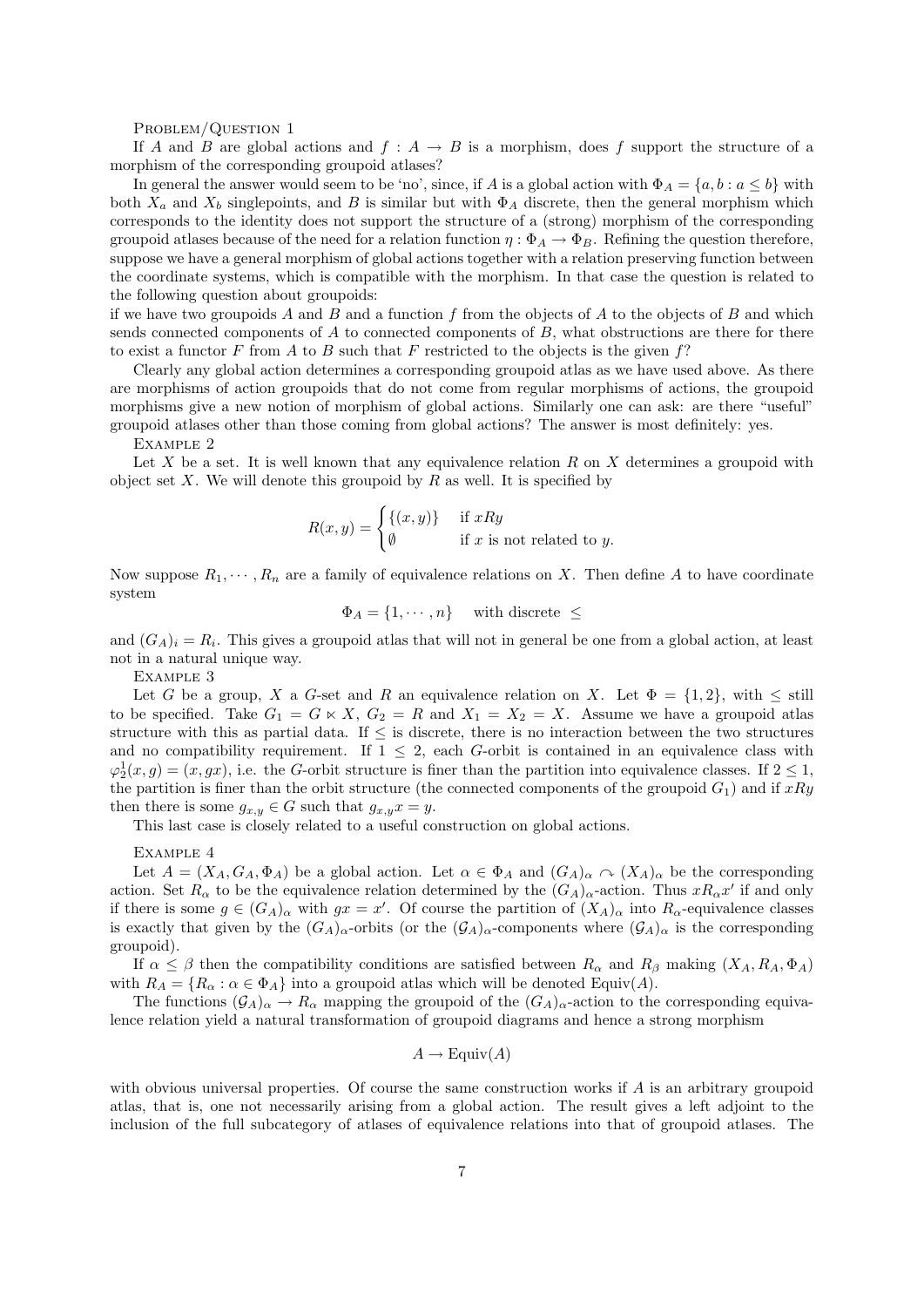usefulness of this construction is another reason for extending our view beyond global actions to include groupoid atlases. The notion of morphism of global actions,  $f : A \to B$ , translates to the notion of strong morphism,  $f : Equiv(A) \to Equiv(B)$  of the corresponding groupoid atlases, at least for examples with finite orbits.

The Line.

We have seen that the simple action with  $G = C_2$ ,  $X = \{0, 1\}$  gives the groupoid I (also sometimes written [1] as it is the groupoid version of the 1-simplex). We want an analogue of a line so as to describe paths and loops. The line,  $L$ , is obtained by placing infinitely many copies of  $\mathcal I$  end to end. It is a global action, but, as the morphisms that give paths in a global action,  $A$ , will need to be non-regular morphisms in general, it is often expedient to think of it as a groupoid atlas.

The set, |L|, of points of L is Z, the set of integers;  $\Phi_L = \mathbb{Z} \cup \{\Box\}$ , where  $\Box$  is an element satisfying  $\Box$  < n for all  $n \in \mathbb{Z}$ , and otherwise the relation  $\leq$  is equality. (Thus  $\Box \leq \Box$ , for all  $n \in \mathbb{Z}$ ,  $\Box$  < n and  $n \leq n$ , but that gives all related pairs.) If  $n \in \Phi_L$ ,  $(X_L)_n = \{n, n+1\}$ , whilst  $(X_L)_{\square} = |L|$  itself.

The groupoid  $(\mathcal{G}_L)_n$  is a copy of  $\mathcal I$ , whilst  $(\mathcal{G}_L)$  is discrete with trivial vertex groups.

The underlying structure of L rests firmly on the locally finite simplicial complex structure of the ordinary real line. There the (abstract) simplicial complex structure is given by:

Vertices  $=\mathbb{Z}$ , the set of integers;

Set of 1-simplices = { $\{n, n+1\} : n \in \mathbb{Z}\}$ , the set of adjacent pairs in  $\mathbb{Z}$ .

We will see shortly that there is a close link between simplicial complexes and this context of global actions/ groupoid atlases.

#### 3 Curves, paths and connected components

Suppose A is a global action or more generally a groupoid atlas. A curve in A is simply a (weak) morphism

$$
f: L \to A
$$

where  $L$  is the line groupoid atlas introduced above.

This implies that  $f : |L| \to |A|$  is a function so that local frames are preserved. In L the local frames are simply the adjacent pairs  $\{n, n+1\}$  and the singleton sets  $\{n\}$ . Thus the condition that  $f: L \to A$ be a path is that the sequence of points

$$
\cdots, f(n), f(n+1), \cdots
$$

is such that for each n, there is a  $\beta \in \Phi_A$  and  $g_\beta : f(n) \to f(n+1)$  in  $(\mathcal{G}_A)_\beta$ . (If you prefer global action notation  $g_{\beta} \in (G_A)_{\beta}$  and  $g_{\beta} f(n) = f(n+1)$ .)

Note that f does not specify  $\beta$  and  $g_{\beta}$ , merely requiring their existence. This observation leads to a notion of a strong curve in A which is a morphism of groupoid atlases

$$
f: L \to A
$$

so for each n one gets a  $\beta \in \Phi_A$ ,  $\beta = \eta_{\Phi}(n)$  and  $\eta_G : \mathcal{G}_L \to (\mathcal{G}_A)_{\eta_{\Phi}}$  is a natural transformation of groupoid diagrams. This condition only amounts to specifying  $\eta_G(n, L) = g : f(n) \to f(n + 1)$ , but this time the data is part of the specification of the curve. We can thus write a strong curve as  $(\cdots, f(n), g_n, f(n +$  $1), \dots$ , that is a sequence of points of |A| together with locally defined arrows

$$
g_n: f(n) \to f(n+1)
$$

in the chosen local groupoid  $(G_A)_{\beta}$ . Changing the  $\beta$  or the  $g_n$  changes the morphism. We will later see the rôle of strong curves, strong paths, etc.

A (free) path in A will be a curve that stabilises to a constant value on both its left and right ends. More precisely it is a curve  $f: L \to A$  such that there are integers  $N^- \leq N^+$  with the property that

for all 
$$
n \leq N^-
$$
,  $f(n) = f(N^-)$ ;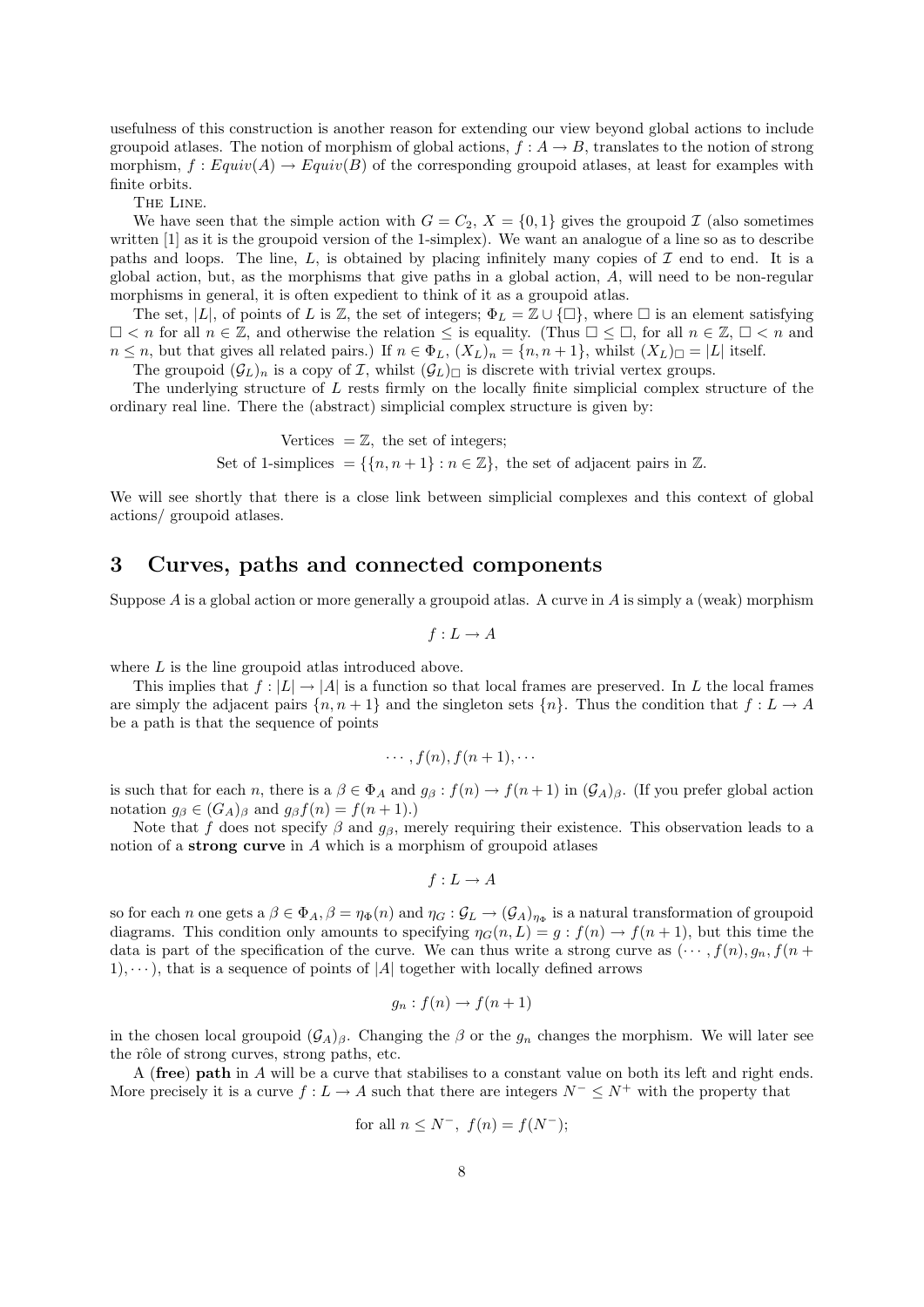for all 
$$
n \ge N^+
$$
,  $f(n) = f(N^+)$ .

We will call  $(N^-, N^+)$  a **stabilisation pair** for f.

A "based path" can be defined if A has a distinguished base point. This occurs naturally in such cases as  $A = \mathbf{Gl}_n(R)$  or  $A = A(G, H)$  for H a family of subgroups of a group G, but is also defined abstractly by adding the specification of the chosen base point explicitly to the data. This situation is well known from topology where a notation such as  $(A, a_0)$  would be used. We will adopt similar conventions.

If  $(A, a_0)$  is based groupoid atlas, a **based path** in  $(A, a_0)$  is a free path that stabilises to  $a_0$  on the left, i.e., in the notation above,  $f(N^-) = a_0$ .

A loop in  $(A, a_0)$  is a based path that stabilises to  $a_0$  on both the left and the right so  $f(N^-)$  =  $f(N^+) = a_0.$ 

The analogue in this setting of concepts such as "connected component" should now be clear. We say that points p and q of A, a global action or groupoid atlas, are free path equivalent if there is a free path in  $A$  which stabilises to  $p$  on the left and to  $q$  on the right.

Clearly free path equivalence is reflexive. It is also symmetric since if  $g_n : f(n) \to f(n+1)$  in a local patch then  $g_n^{-1}: f(n+1) \to f(n)$ . Once a free path from p to q has reached q (i.e. has stabilised at q) then it can be concatenated with a path from  $q$  to  $r$ , say, hence free path equivalence is also transitive. The equivalence classes for free path equivalence will be called **connected components**, with  $\pi_0(A)$ denoting the set of connected components of A. If A has just one connected compent then it is said to be connected.

**EXAMPLES** 

1. The prime and motivating example is the set of connected components  $\pi_0 \mathbf{Gl}_n(R)$  of the general linear global action.

Suppose  $x, y \in Gl_n(R)$ . Suppose  $f: L \to Gl_n(R)$  is a free path from x to y, so there are  $N^- \le N^+$ as above with

if 
$$
n \le N^-
$$
,  $f(n) = f(N^-) = x$ ,  
if  $n \ge N^+$ ,  $f(n) = f(N^+) = y$ .

For each  $i \in [N^-, N^+]$ , there is some local arrow

$$
g_i: f(n) \to f(i+1)
$$

and since  $\mathbf{Gl}_n(R)$  is a global action, this means there is some  $\alpha_i \in \Phi$  and  $\varepsilon_i \in \mathbf{Gl}_n(R)_{\alpha_i}$  such that  $\varepsilon_i f(i) = f(i+1)$ . (The specification of f gives the existence of such an  $\varepsilon_i$  but does not actually specify which of possibly many  $\varepsilon_i$ s to take, so we choose one. The choice will make no difference.) We thus have

$$
\varepsilon_{N^+}\varepsilon_{N^+-1}\cdots\varepsilon_{N^-}x=y.
$$

If  $E_n(R)$  is the subgroup of elementary matrices of  $Gl_n(R)$ , this is the subgroup generated by all the  $Gl_n(R)_{\alpha}$  for  $\alpha \in \Phi$  and so if x and y are free path equivalent

$$
y \in E_n(R)x,
$$

i.e., x and y are in the same right coset of  $E_n(R)$ .

Conversely if  $y \in E_n(R)x$ , there is an element  $\varepsilon \in E_N(R)$  such that  $y = \varepsilon x$ , but  $\varepsilon$  can be written (in possibly many ways) as a product of elementary matrices

$$
\varepsilon=\varepsilon_N\cdots\varepsilon_1
$$

with  $\varepsilon_i = Gl_n(R)_{\alpha_i}$ , say. Then defining

$$
f:L\to {\mathbf G\mathbf l}_n(R)
$$

by

$$
f(n) = \begin{cases} x & n \le 0 \\ \varepsilon_n \cdots \varepsilon_1 x & 1 \le n \le N \\ y & n \ge N \end{cases}
$$